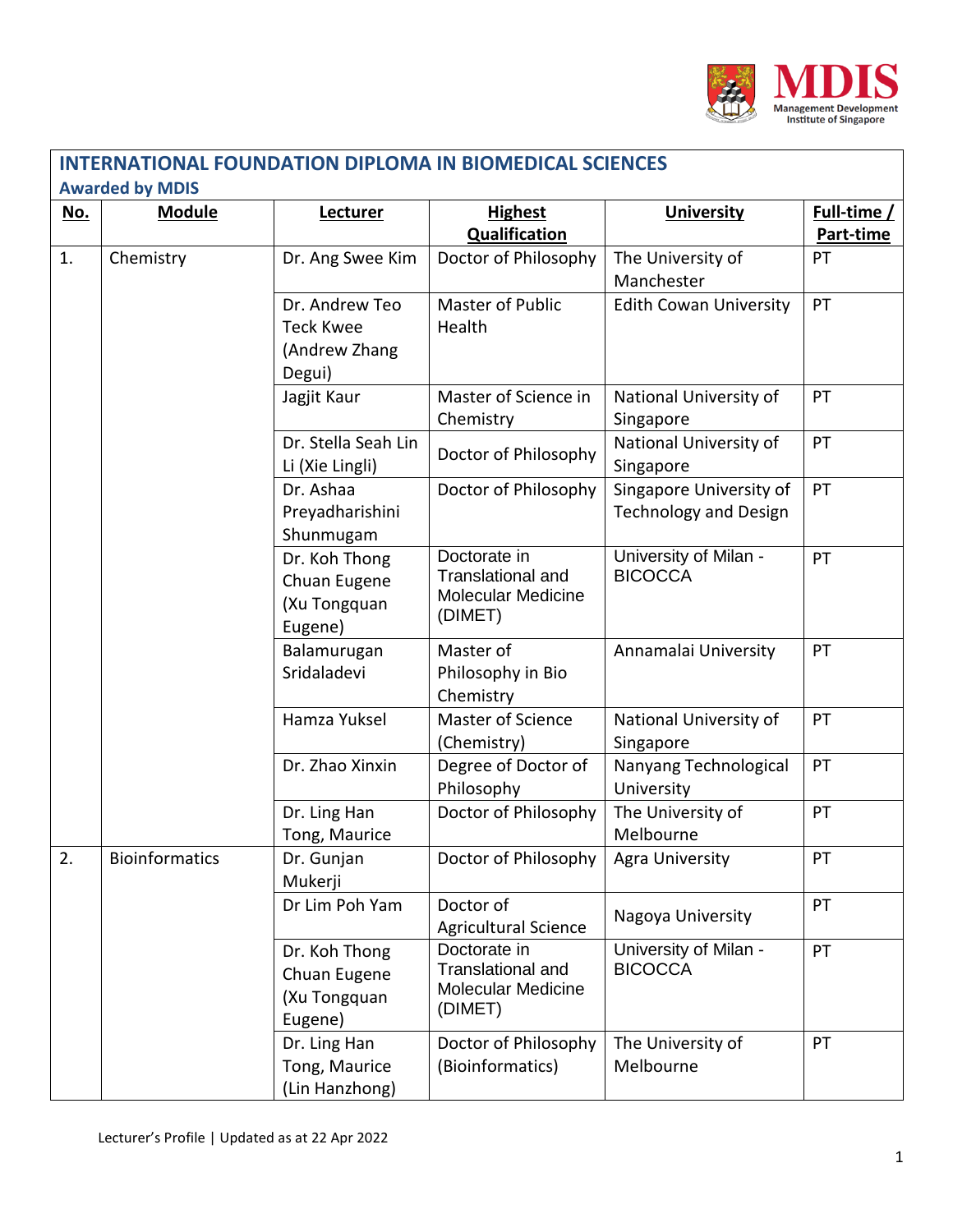

|    |         | Dr. Lee Koon<br>Guan (Li<br>Kunyuan)                         | Doctor of Philosophy                                                             | National University of<br>Singapore                                    | PT        |
|----|---------|--------------------------------------------------------------|----------------------------------------------------------------------------------|------------------------------------------------------------------------|-----------|
|    |         | Dr. Shalini<br>Ratnasingam                                   | Doctor of Philosophy                                                             | National University of<br>Singapore                                    | PT        |
| 3. | Biology | Dr. Shalini<br>Ratnasingam                                   | Doctor of Philosophy                                                             | National University of<br>Singapore                                    | PT        |
|    |         | Ang Lai Poh                                                  | <b>Masters in Clinical</b><br>Embryology                                         | National University of<br>Singapore                                    | PT        |
|    |         | Dr. Rajarshi<br>Sankar Ray                                   | Doctor of Philosophy<br>(Science)                                                | Jadavpur University                                                    | <b>FT</b> |
|    |         | Dr. Sunesh<br>Keecheril<br>Augustine                         | Doctor of Philosophy<br>(Microbiology)                                           | University of Pune                                                     | <b>FT</b> |
|    |         | Dr Chai Kim<br>Kheong                                        | Doctor of Veterinary<br>Medicine (DVM)                                           | Universiti Pertanian<br>(Putra)                                        | PT        |
|    |         | Dr Lim Poh Yam                                               | Doctor of<br><b>Agricultural Science</b>                                         | Nagoya University                                                      | PT        |
|    |         | Dr Tan Yuen Ming                                             | Doctor of Philosophy                                                             | National University of<br>Singapore                                    | PT        |
|    |         | Dr Andrew Teo<br><b>Teck Kwee</b><br>(Andrew Zhang<br>Degui) | <b>Master of Public</b><br>Health                                                | <b>Edith Cowan University</b>                                          | PT        |
|    |         | Jagjit Kaur                                                  | Master of Science in<br>Chemistry                                                | National University of<br>Singapore                                    | PT        |
|    |         | Dr. Ashaa<br>Preyadharishini<br>Shunmugam                    | Doctor of Philosophy                                                             | Singapore University of<br><b>Technology and Design</b>                | PT        |
|    |         | Dr. Koh Thong<br>Chuan Eugene<br>(Xu Tongquan<br>Eugene)     | Doctorate in<br><b>Translational and</b><br><b>Molecular Medicine</b><br>(DIMET) | University of Milan -<br><b>BICOCCA</b>                                | PT        |
|    |         | Dr. Tan Li Wen,<br>Terence                                   | Bachelor of<br>Medicine and<br><b>Bachelor of Surgery</b>                        | <b>Imperial College School</b><br>of Medicine, University<br>of London | PT        |
|    |         | Dr. Gunjan<br>Mukerji                                        | Doctor of Philosophy                                                             | <b>Agra University</b>                                                 | PT        |
|    |         | Dr. Lee Koon<br>Guan (Li<br>Kunyuan)                         | Doctor of Philosophy                                                             | National University of<br>Singapore                                    | PT        |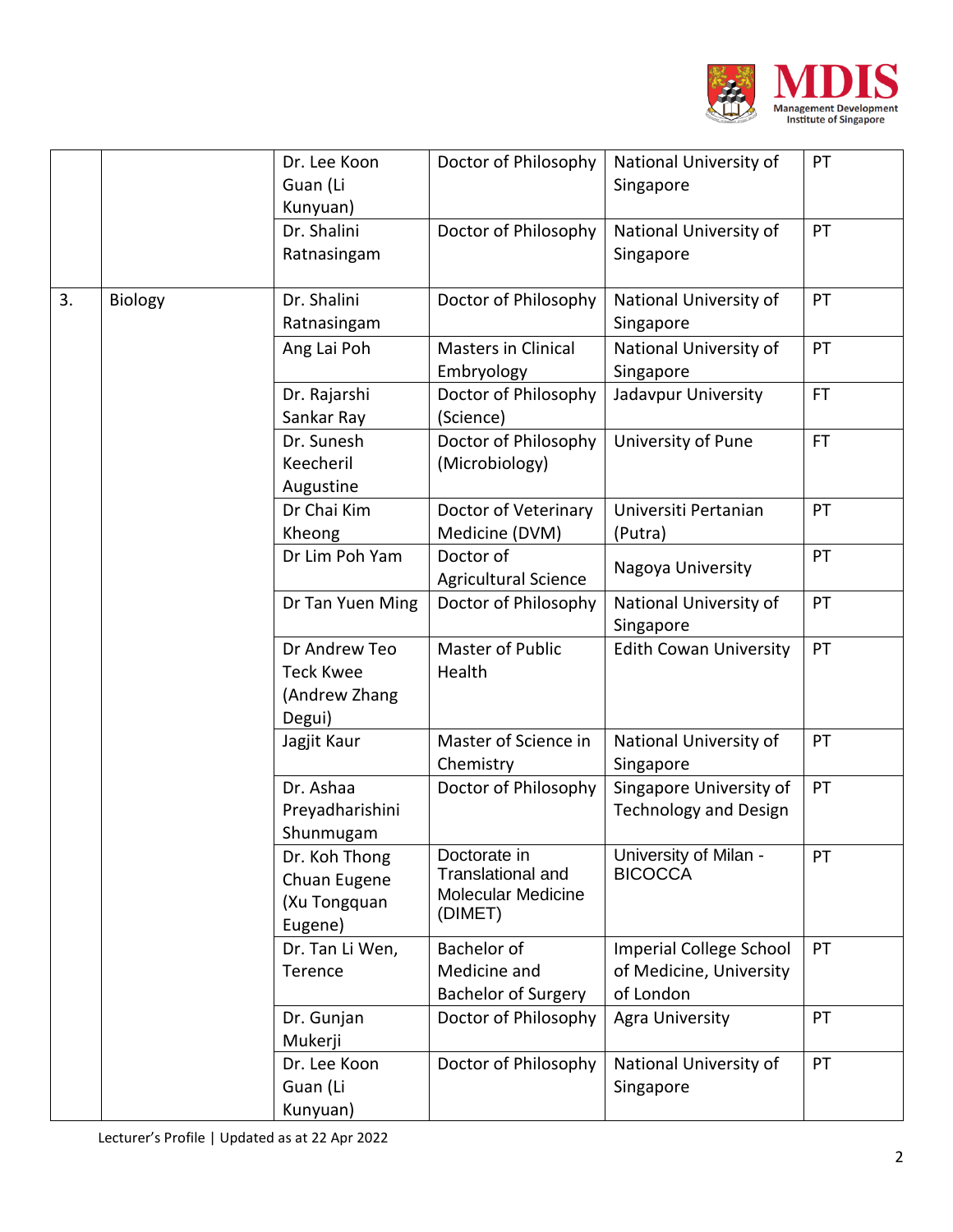

|    |                    | Dr. Ling Han<br>Tong, Maurice<br>(Lin Hanzhong) | Doctor of Philosophy<br>(Bioinformatics)                             | The University of<br>Melbourne                  | PT  |
|----|--------------------|-------------------------------------------------|----------------------------------------------------------------------|-------------------------------------------------|-----|
|    |                    | Dr. Chao Sheng<br>Hao                           | Doctor of Philosophy                                                 | The University of Iowa                          | PT  |
|    |                    | Melinder Kaur Gill<br><b>Mukhtiar Singh</b>     | <b>Master of Education</b>                                           | University of Malaya                            | PT  |
|    |                    | Dr. Rengasamy<br>Ramamoorthy                    | Doctor of Philosophy                                                 | National University of<br>Singapore             | PT  |
| 4. | <b>Mathematics</b> | Dr. Tan Kim Piew<br>(Chen Jinbiao)              | Doctor of Philosophy                                                 | The University of<br>Sheffield                  | FT. |
|    |                    | Chng Meng Hua                                   | <b>Master of Business</b><br>in Information<br>Technology            | Royal Melbourne<br>Institute of Technology      | PT  |
|    |                    | Deepthi Yerrama<br>Reddy                        | Master of<br>Technology in<br><b>Electrical Power</b><br>Engineering | Jawaharlal Nehru<br>Technological<br>University | PT  |
|    |                    | Lim Tiong (Lin<br>Zhong)                        | <b>Master of Science</b><br>(Electrical<br>Engineering)              | National University of<br>Singapore             | PT  |
|    |                    | Dr. Stella Seah Lin<br>Li (Xie Lingli)          | Doctor of Philosophy                                                 | National University of<br>Singapore             | PT  |
|    |                    | Tan Chee Kian                                   | Master of Social<br><b>Sciences</b><br>(Economics)                   | National University of<br>Singapore             | PT  |
|    |                    | Dr. Yew Yong Kin                                | Doctor of Philosophy                                                 | National University of<br>Singapore             | PT  |
|    |                    | Dr. Ling Han<br>Tong, Maurice<br>(Lin Hanzhong) | Doctor of Philosophy<br>(Bioinformatics)                             | The University of<br>Melbourne                  | PT  |
| 5. | Physics            | Deepthi Yerrama<br>Reddy                        | Master of<br>Technology in<br><b>Electrical Power</b><br>Engineering | Jawaharlal Nehru<br>Technological<br>University | PT  |
|    |                    | Dr. Stella Seah Lin<br>Li (Xie Lingli)          | Doctor of Philosophy                                                 | National University of<br>Singapore             | PT  |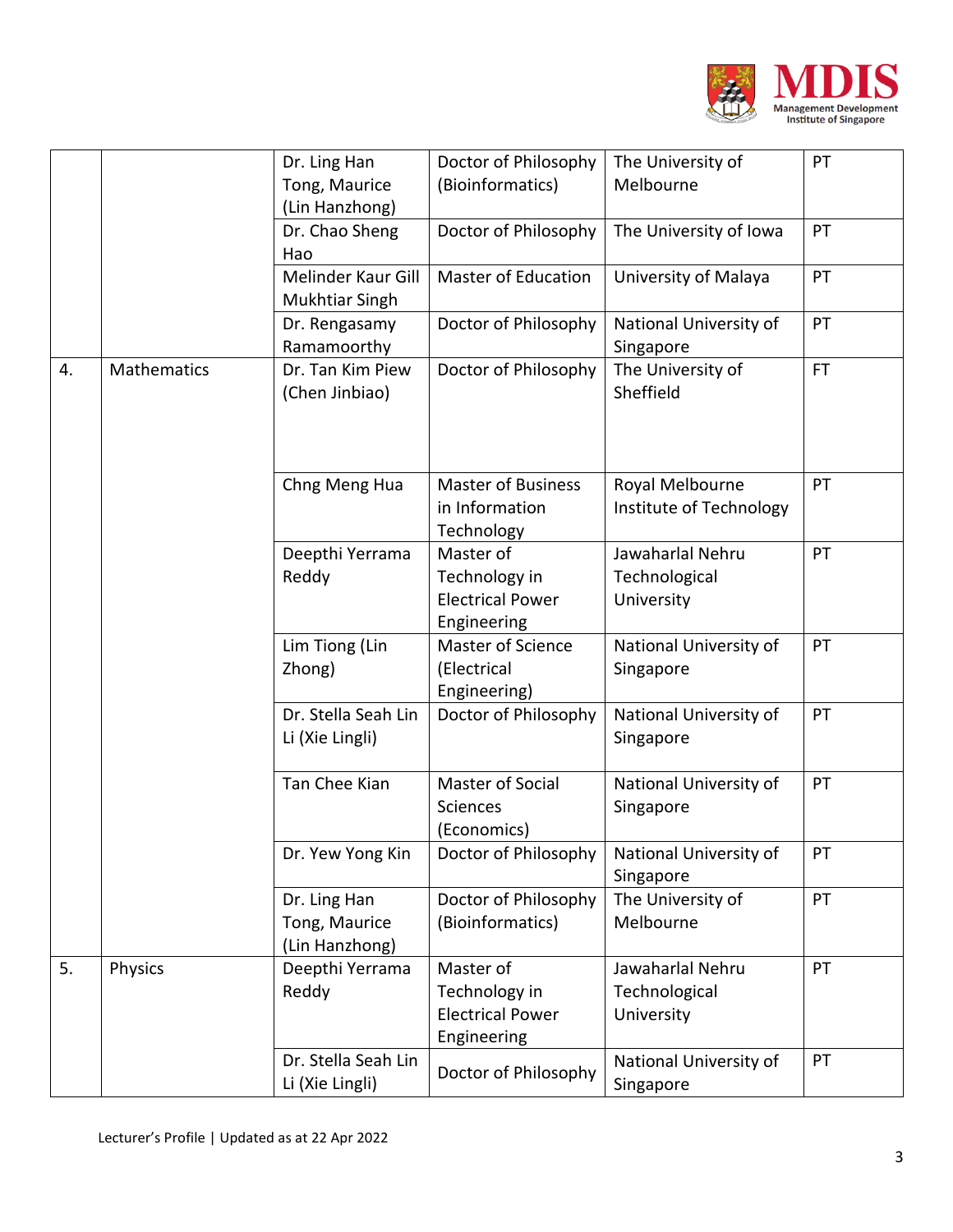

|    |          | Dr. Ashaa<br>Preyadharishini<br>Shunmugam                    | Doctor of Philosophy                                                             | Singapore University of<br><b>Technology and Design</b>                | PT        |
|----|----------|--------------------------------------------------------------|----------------------------------------------------------------------------------|------------------------------------------------------------------------|-----------|
|    |          | Lim Tiong (Lin<br>Zhong)                                     | Master of Science<br>(Electrical<br>Engineering)                                 | National University of<br>Singapore                                    | PT        |
|    |          | Dr. Yew Yong Kin                                             | Doctor of Philosophy                                                             | National University of<br>Singapore                                    | PT        |
|    |          | Dr. Ling Han<br>Tong, Maurice<br>(Lin Hanzhong)              | Doctor of Philosophy<br>(Bioinformatics)                                         | The University of<br>Melbourne                                         | PT        |
| 6. | Genetics | Dr. Kureishi<br>Darlena Elizabeth                            | Doctor of Medicine                                                               | <b>University of Calgary</b>                                           | PT        |
|    |          | Dr. Shalini<br>Ratnasingam                                   | Doctor of Philosophy                                                             | National University of<br>Singapore                                    | PT        |
|    |          | Dr. Rajarshi<br>Sankar Ray                                   | Doctor of Philosophy<br>(Science)                                                | Jadavpur University                                                    | <b>FT</b> |
|    |          | Dr Tan Yuen Ming                                             | Doctor of Philosophy                                                             | National University of<br>Singapore                                    | PT        |
|    |          | Dr Andrew Teo<br><b>Teck Kwee</b><br>(Andrew Zhang<br>Degui) | <b>Master of Public</b><br>Health                                                | <b>Edith Cowan University</b>                                          | PT        |
|    |          | Dr Lim Poh Yam                                               | Doctor of<br><b>Agricultural Science</b>                                         | Nagoya University                                                      | PT        |
|    |          | Dr. Koh Thong<br>Chuan Eugene<br>(Xu Tongquan<br>Eugene)     | Doctorate in<br><b>Translational and</b><br><b>Molecular Medicine</b><br>(DIMET) | University of Milan -<br><b>BICOCCA</b>                                | PT        |
|    |          | Dr. Tan Li Wen,<br>Terence                                   | Bachelor of<br>Medicine and<br><b>Bachelor of Surgery</b>                        | <b>Imperial College School</b><br>of Medicine, University<br>of London | PT        |
|    |          | Dr. Gunjan<br>Mukerji                                        | Doctor of Philosophy                                                             | <b>Agra University</b>                                                 | PT        |
|    |          | Dr. Lee Koon<br>Guan (Li<br>Kunyuan)                         | Doctor of Philosophy                                                             | National University of<br>Singapore                                    | PT        |
|    |          | Dr. Ling Han<br>Tong, Maurice<br>(Lin Hanzhong)              | Doctor of Philosophy<br>(Bioinformatics)                                         | The University of<br>Melbourne                                         | PT        |
|    |          | Dr. Chao Sheng<br>Hao                                        | Doctor of Philosophy                                                             | The University of Iowa                                                 | PT        |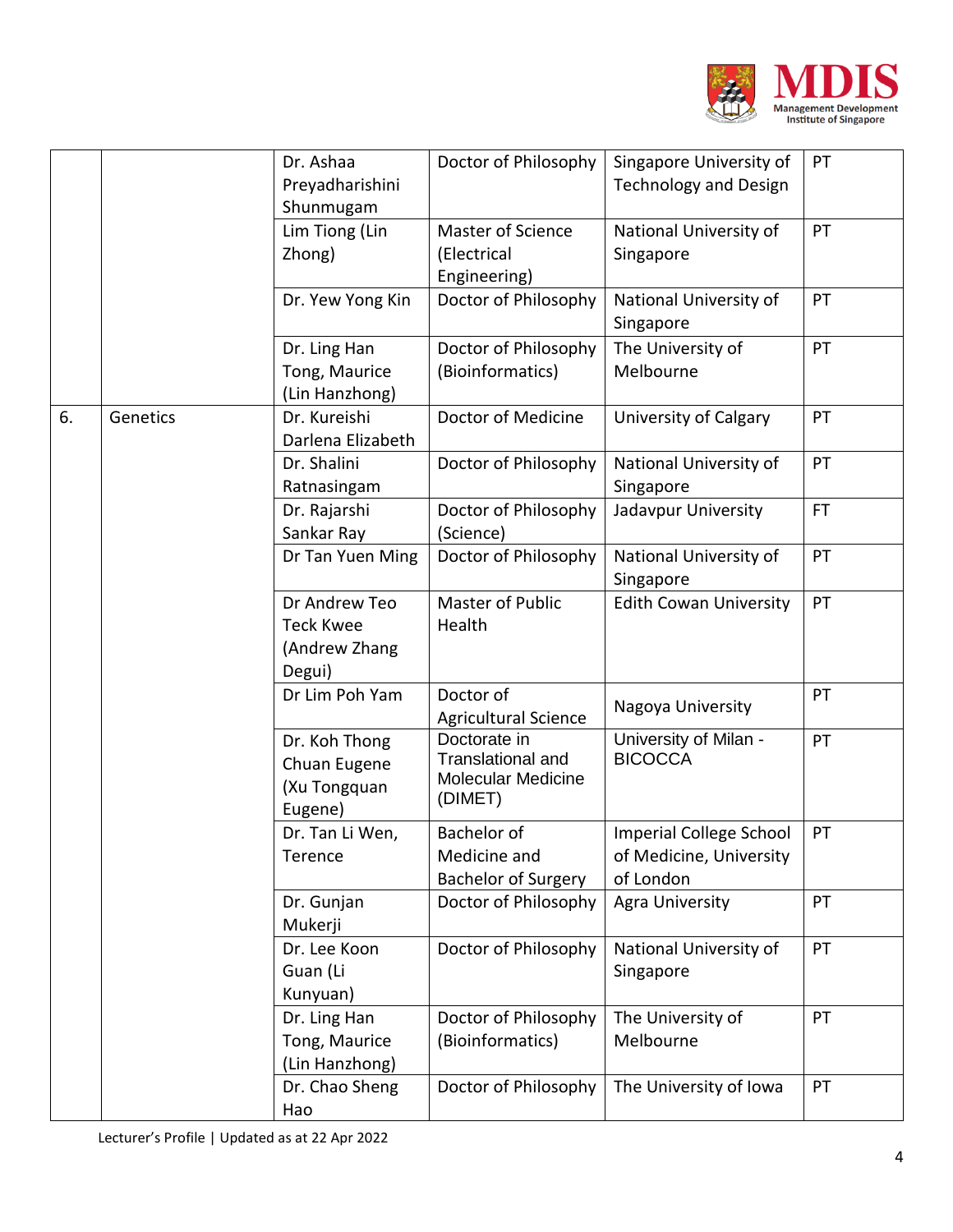

|    |                                  | Dr. Rengasamy<br>Ramamoorthy                                 | Doctor of Philosophy                                          | National University of<br>Singapore                                               | PT        |
|----|----------------------------------|--------------------------------------------------------------|---------------------------------------------------------------|-----------------------------------------------------------------------------------|-----------|
| 7. | Anatomy &<br>Physiology          | Dr. Rajarshi<br>Sankar Ray                                   | Doctor of Philosophy<br>in Science                            | Jadavpur University                                                               | <b>FT</b> |
|    |                                  | Dr. Sunesh<br>Keecheril<br>Augustine                         | Doctor of Philosophy<br>(Microbiology)                        | University of Pune                                                                | <b>FT</b> |
|    |                                  | Dr Chai Kim<br>Kheong                                        | Doctor of Veterinary<br>Medicine (DVM)                        | Universiti Pertanian<br>(Putra)                                                   | PT        |
|    |                                  | Dr Andrew Teo<br><b>Teck Kwee</b><br>(Andrew Zhang<br>Degui) | Master of Public<br>Health                                    | <b>Edith Cowan University</b>                                                     | PT        |
|    |                                  | Jagjit Kaur                                                  | Master of Science in<br>Chemistry                             | National University of<br>Singapore                                               | PT        |
|    |                                  | Ang Lai Poh                                                  | <b>Masters in Clinical</b><br>Embryology                      | National University of<br>Singapore                                               | PT        |
|    |                                  | Dr. Gunjan<br>Mukerji                                        | Doctor of Philosophy<br>in Biomedical<br>(Zoology)            | Agra University                                                                   | PT        |
|    |                                  | Pallavi Vinod<br>Dialani                                     | <b>Bachelor</b> of<br>Homoeopathic<br>Medicine and<br>Surgery | Savitribai Phule Pune<br>University (formerly<br>known as University of<br>Poona) | PT        |
|    |                                  | Dr. Ling Han<br>Tong, Maurice<br>(Lin Hanzhong)              | Doctor of Philosophy<br>(Bioinformatics)                      | The University of<br>Melbourne                                                    | PT        |
|    |                                  | Dr. Shalini<br>Ratnasingam                                   | Doctor of Philosophy                                          | National University of<br>Singapore                                               | PT        |
|    |                                  | Dr. Tan Li Wen,<br>Terence                                   | Bachelor of<br>Medicine and<br><b>Bachelor of Surgery</b>     | <b>Imperial College School</b><br>of Medicine, University<br>of London            | PT        |
| 8. | Molecular Cell<br><b>Biology</b> | Dr. Sunesh<br>Keecheril<br>Augustine                         | Doctor of Philosophy<br>(Microbiology)                        | University of Pune                                                                | <b>FT</b> |
|    |                                  | Dr. Ang Swee Kim                                             | Doctor of Philosophy                                          | The University of<br>Manchester                                                   | PT        |